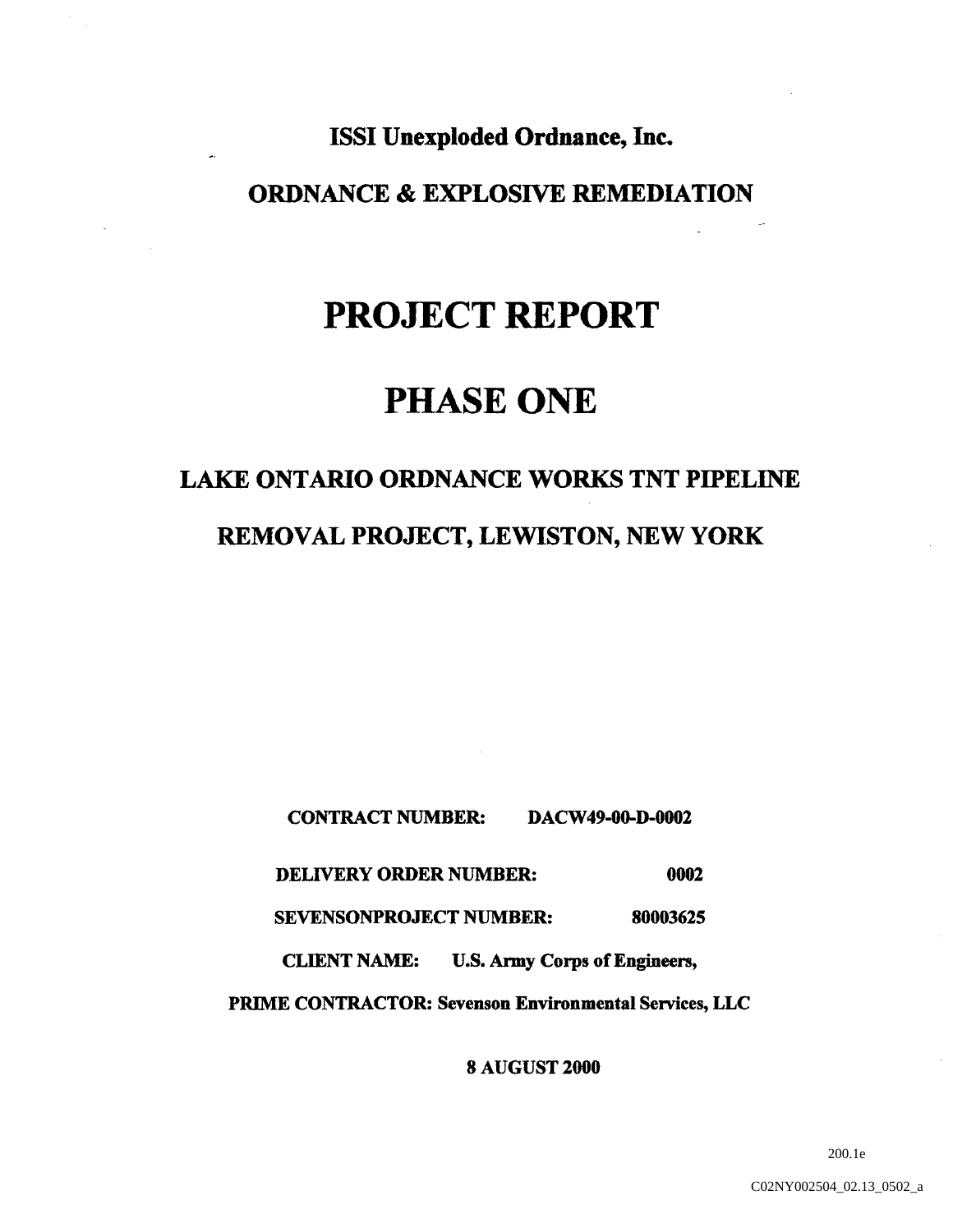#### 1.0 Introducti

ISSI Unexploded Ordnance, Inc (ISSI, UXO) was contracted by Sevenson Environmental Services, Inc. (Sevenson) to provide ordnance and explosives (OE) services under their contract with the Buffalo District, U.S. Army Corps of Engineers. ISSI UXO provided a Senior UXO Supervisor/ Explosives analyst to support Sevenson's removal of the concrete encased TNT pipeline. In addition, ISSI UXO provided on-site technical guidance for the Sevenson team during the presampling phase of the project. The prior phase of the TNT Waste Pipeline remediation completed about 1,500 feet of line. This was done with a combination of power washing and direct removal. Approximately 5,000 feet of line remain to be remediated

The Senior UXO Supervisor/Explosive Analyst observed the excavation down to the top of the concrete encasement and the exposing of two terracotta (10"and 18") concrete encased pipes. The Senior UXO Supervisor/Explosive Analyst visually examined each exposed pipeline for the presence of suspected crystalline TNT deposits during sampling. The pipes exposed contained a mixture of silt, clay, pea gravel, water, red water, and suspected crystalline TNT nodule/lumps. An explosives field test kit (XSPRAY) was used to identify the presence of TNT in the pipe, i.e. sludge, sediments, soil and water. Individual results of this testing are summarized in the table below.

#### 2.0 RESULTS

| <b>TEST SAMPLING</b><br><b>LOCATION</b> | <b>DATE</b>    | North Pipe (10")          | South Pipe (18") | <b>TNT Swipe Test</b><br><b>Results</b> |                |
|-----------------------------------------|----------------|---------------------------|------------------|-----------------------------------------|----------------|
|                                         |                |                           |                  | 10 <sup>2</sup>                         | 8"             |
| <b>STATION NO#8</b>                     | <b>17 JULY</b> | 1, 3, 6                   | 1, 4             |                                         | 7              |
| STATION NO#4                            | <b>18 JULY</b> | 1, 3, 4                   | 1, 3             | 8                                       | 7              |
| STATION NO#3                            | <b>18 JULY</b> | 1, 2, 3, 5                | 1, 3             | 8                                       | $\tau$         |
| STATION NO#2                            | <b>19 JULY</b> | One Line<br>1, 3, 4, 5, 6 |                  | 8                                       |                |
| <b>STATION NO#5</b>                     | <b>19 JULY</b> | 1, 3                      | 1, 3             |                                         | 7              |
| <b>STATION NO#6</b>                     | <b>19 JULY</b> | 1, 3, 4, 5                | 1, 3, 4          | 8                                       | 7              |
| STATION NO#7                            | $20$ JULY      | 1, 3, 4, 5                | $\overline{1,3}$ | $\overline{8}$                          | $\overline{7}$ |
| STATION NO#9                            | <b>20 JULY</b> | 1, 3, 4                   | 1, 3, 4          | $\overline{7}$                          |                |
| STATION NO# 10                          | <b>21 JULY</b> | 1, 3, 4                   | 1, 3, 4          | $\overline{\tau}$                       | 7              |
| STATION NO#11                           | 21 JULY        | 1, 3, 4, 6                | 1, 3, 4          | $\overline{\mathbf{8}}$                 | $\overline{7}$ |
| <b>STATION NO#1</b>                     | 22 JULY        | One Line<br>1, 3, 4, 5, 6 |                  | 8                                       |                |
| STATION NO#13                           | 24 JULY        | 1.3 MANHOLE               | 1, 3 MANHOLE     |                                         |                |
| <b>STATION NO#12</b>                    | 24 JULY        | 1, 3, 4, 5, 6             | 1, 3, 4          | 8                                       | 8              |

#### TNT PIPELINE SAMPLING RESULTS Lake Ontario Ordnance Works Site

## **Explanations:**<br>1. Water

5. Suspected TNT (crystalline)

2.Red -water 6. Discolored Soil

3. Silt/Sludge 7. Field Kit Test Results "NEGATIVE" for the presence of TNT.

4. Pea Gravel 8. Field Kit Test Results "POSITIVE" for the presence of TNT.